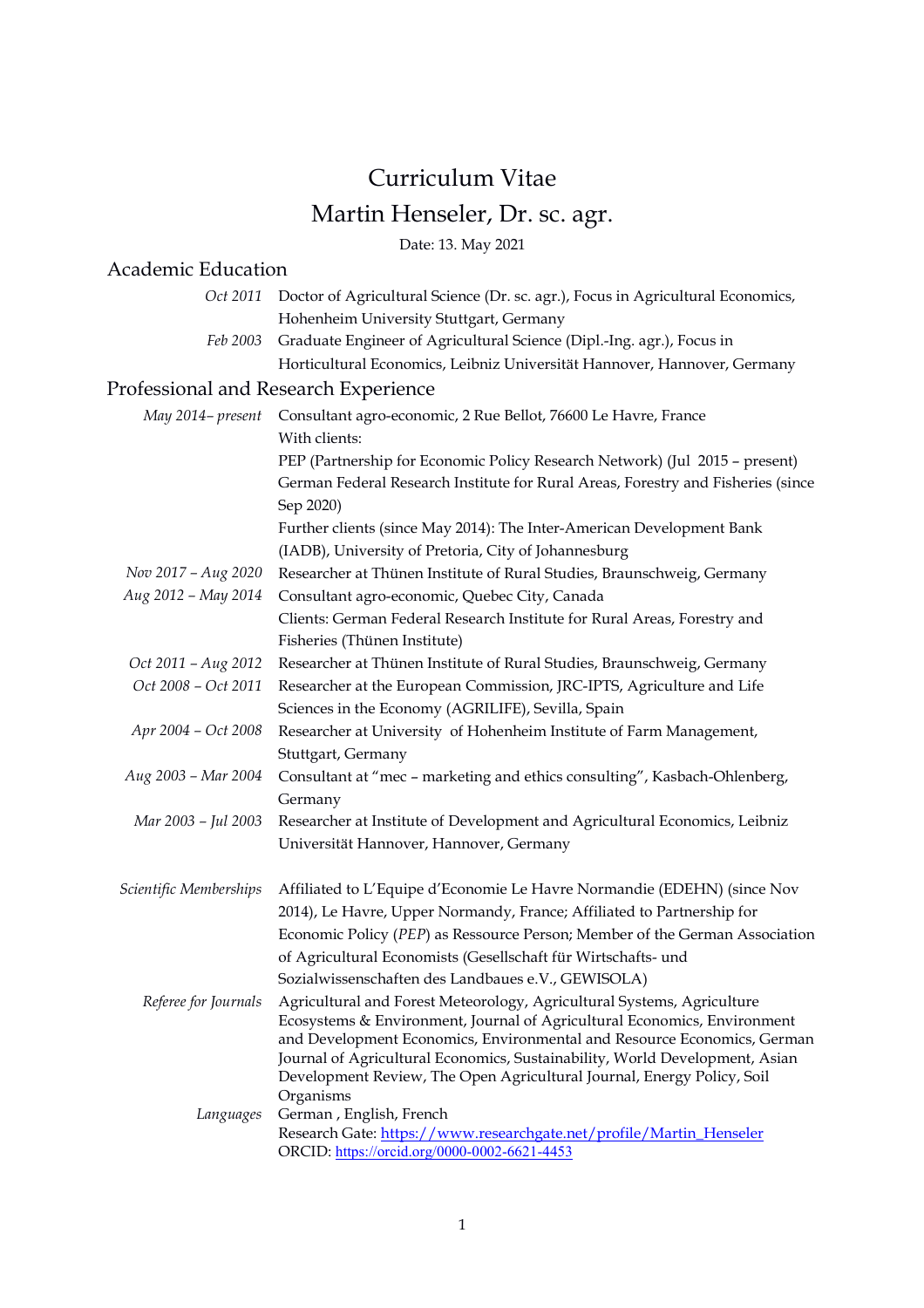# Publications

#### Publications in Academic Journals

- Chitiga‐Mabugu, M., Henseler, M., Mabugu, R., Maisonnave, H. (forthcoming) The implications of deteriorating State Owned Enterprises performance on the South African economy, *Annals of Public and Cooperative Economics*.
- Chitiga‐Mabugu, M., Henseler, M., Mabugu, R., Maisonnave, H. (2021), Economic and Distributional Impact of COVID-19: Evidence from Macro-Micro Modelling of the South African Economy. *South Afr. J. Econ*., 89: 82-94. https://doi.org/10.1111/saje.12275
- Henseler, M., Brandes, E., Kreins, P. (2020). Microplastics in Agricultural Soils: A New Challenge Not Only for Agro-environmental Policy?, *Journal of Applied Business and Economics. 22*(7), 38-52.
- Henseler, M., Delzeit, R., Adenäuer, M., Baum, S., Kreins, P. (2020). Nitrogen Tax and Set-Aside as Greenhouse Gas Abatement Policies Under Global Change Scenarios: A Case Study for Germany, *Environmental & Resource Economics,* 76(2), 299-329.
- Henseler, M., Schumacher, I. (2019): The impact of weather on economic growth and its production factors. *Climatic Change* 05/2019; DOI:10.1007/s10584-019-02441-6
- Henseler, M., Maisonnave, H. (2018): Low world oil prices: A chance to reform fuel subsidies and promote public transport? A case study for South Africa. *Transportation Research Part A Policy and Practice* 01/2018; 108:45-62., DOI:10.1016/j.tra.2017.12.009
- John Cockburn, J., Henseler, M., Maisonnave, H., Tiberti, L. (2018): Vulnerability and policy responses in the face of natural resource discoveries and climate change: Introduction. *Environment and Development Economics* 07/2018;, DOI:10.1017/S1355770X18000347
- Banerjee, O., Henseler, M., Maisonnave, H., Mitik Beyene, L., Velasco, M. (2017): An Integrated Model for Evaluating Investments in Cultural Heritage Tourism in the Dominican Republic. *Tourism Economics* 06/2017; 23(3)., DOI:10.1177/1354816617713229
- Feike, T., Henseler, M., (2016): Multiple Policy Instruments for Sustainable Water Management in Crop Production - A Modeling Study for the Chinese Aksu-Tarim Region. *Ecological Economics* 05/2017; 135:42-54., DOI:10.1016/j.ecolecon.2016.12.012
- Henseler, M., Röder, N., Liebersbach, H., Kreins, P., & Osterburg, B. (2015). Mitigation potential and cost efficiency of abatement based subsidies for production of short rotation coppices in Germany. *Biomass and Bioenergy*, *81*, 592–601.
- Röder, N., Henseler, M., Liebersbach, H., Kreins, P., & Osterburg, B. (2015). Evaluation of land use based greenhouse gas abatement measures in Germany. *Ecological Economics*, *117*, 193–202. http://doi.org/10.1016/j.ecolecon.2015.06.007
- Kreins, P., Henseler, M., Anter, J., Herrmann, F., & Wendland, F. (2015). Quantification of Climate Change Impact on Regional Agricultural Irrigation and Groundwater Demand. *Water Resources Management*, *29*(10), 3585–3600. http://doi.org/10.1007/s11269-015-1017-8
- Henseler, M., & Dechow, R. (2014). Simulation of regional nitrous oxide emissions from German agricultural mineral soils: A linkage between an agro-economic model and an empirical emission model. *Agricultural Systems*, *124*, 70–82. http://doi.org/10.1016/j.agsy.2013.10.005
- Henseler, M., Piot-Lepetit, I., Ferrari, E., Mellado, A. G., Banse, M., Grethe, H., & Hélaine, S. (2013). On the asynchronous approvals of GM crops: Potential market impacts of a trade disruption of EU soy imports. *Food Policy*, *41*, 166–176. http://doi.org/10.1016/j.foodpol.2013.05.005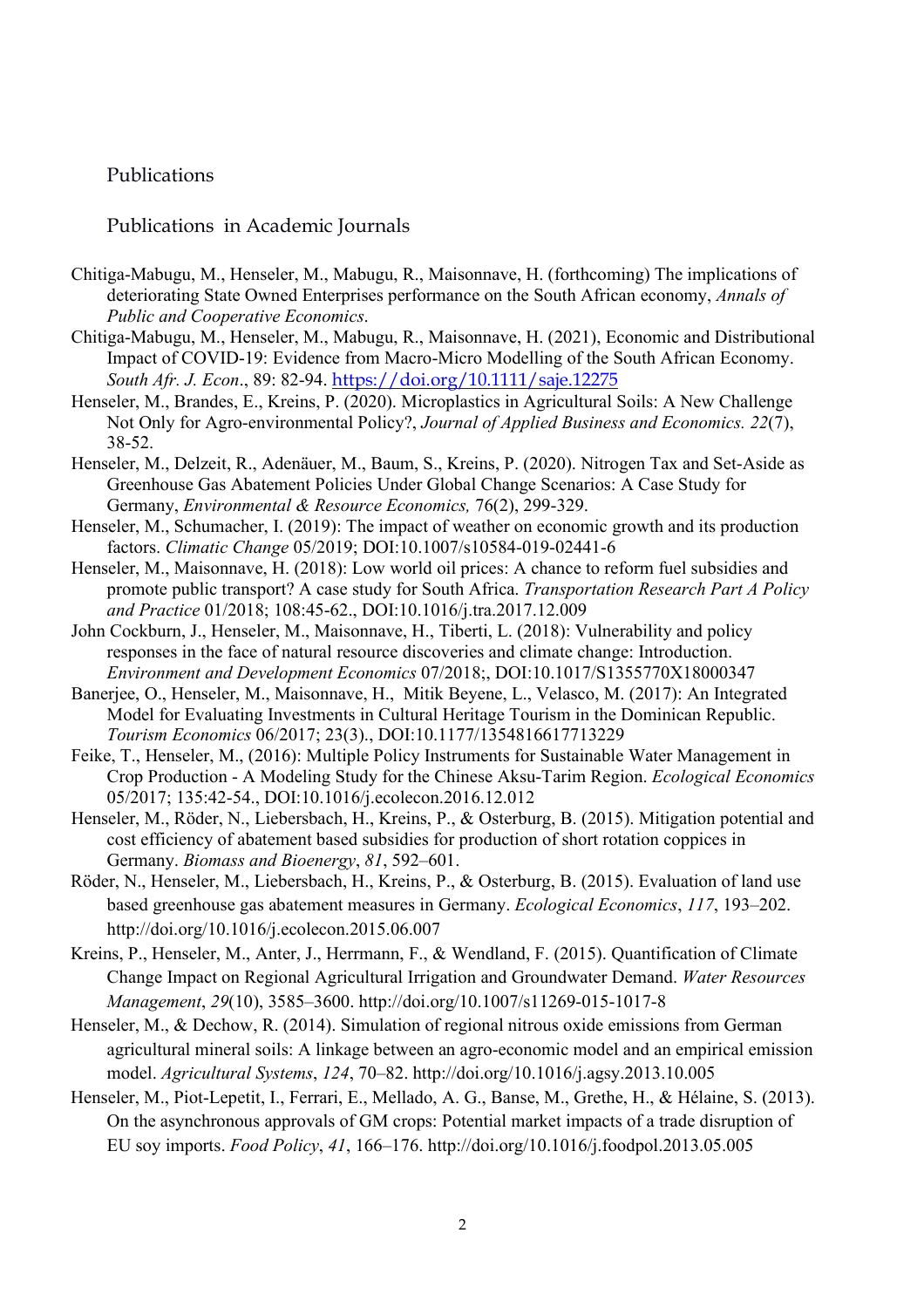- Henseler, M., Wirsig, A., Herrmann, S., Krimly, T., & Dabbert, S. (2009). Modeling the impact of global change on regional agricultural land use through an activity-based non-linear programming approach. *Agricultural Systems*, *100*(1–3), 31–42. http://doi.org/10.1016/j.agsy.2008.12.002
- Henseler, M., Wirsig, A., Krimly, T., & Dabbert, S. (2008). The influence of climate change, technological progress and political change on agricultural land use: Calculated scenarios for the Upper Danube Catchment area. *German Journal of Agricultural Economics*, *57*(3/4), 207–219.
- Wirsig, A., Henseler, M., Simota, C., Krimly, T., & Dabbert, S. (2007). Modelling the impact of global change on regional agricultural land use in alpine regions. *Journal of Socio-Economics in Agriculture*, *1*(7), 101–116.

Publications in Academic Journals (articles in revision)

- Chitiga‐Mabugu, M., Henseler, M., Mabugu, R., Maisonnave, H. (in revision) The impact of the COVID 19 enforced lockdown and fiscal package on the South African economy and environment: A preliminary analysis", *R&R Environment and Development Economics*
- Henseler, M, Maisonnave, H and Maskaeva (in revision) A The economic impacts of COVID-19 on the tourism sector in Tanzania, *Annals of Tourism Research Empirical Insights.*

Publications in Non-Academic Journals

- Bohlmann, J., Maisonnave, H., Chitiga M., Henseler, M., Mabugu, R.E. (2021): COVID-19 has hurt some more than others: South Africa needs policies that reflect this. The Conversation.
- Schumacher, I., Henseler, M. (2019): *Climate breakdown drives inequality*. The Ecologist. URL: https://theecologist.org/2019/jun/19/climate-breakdown-drives-inequality

#### Books

- Schuler, J., Bues, A., Henseler, M., Krämer, C., Krampe, L., Kreins, P., Uckert, G. (2014). *Instrumente zur Stärkung von Synergien zwischen Natur- und Klimaschutz im Bereich Landbewirtschaftung*. Bonn (Germany): Bundesamt für Naturschutz.
- iMAP Modelling Team. (2011). *Prospects for Agricultural Markets and Income in the EU - Background information on the baseline construction process and uncertainty analysis*. Seville (Spain): European Commission, Joint Research Centre Institute for Prospective Technological Studies.
- Blanco Fonseca, M., Gay, Hubertus, Henseler, M., Kavallari, A., M'Barek, Robert, Pérez Domínguez, Ignacio, & Tonini, Axel. (2010). *Impacts of the EU biofuel target on agricultural markets and land use: a comparative modelling assessment*. (A. Burell, Ed.). Seville (Spain): European Commission, Joint Research Centre Institute for Prospective Technological Studies.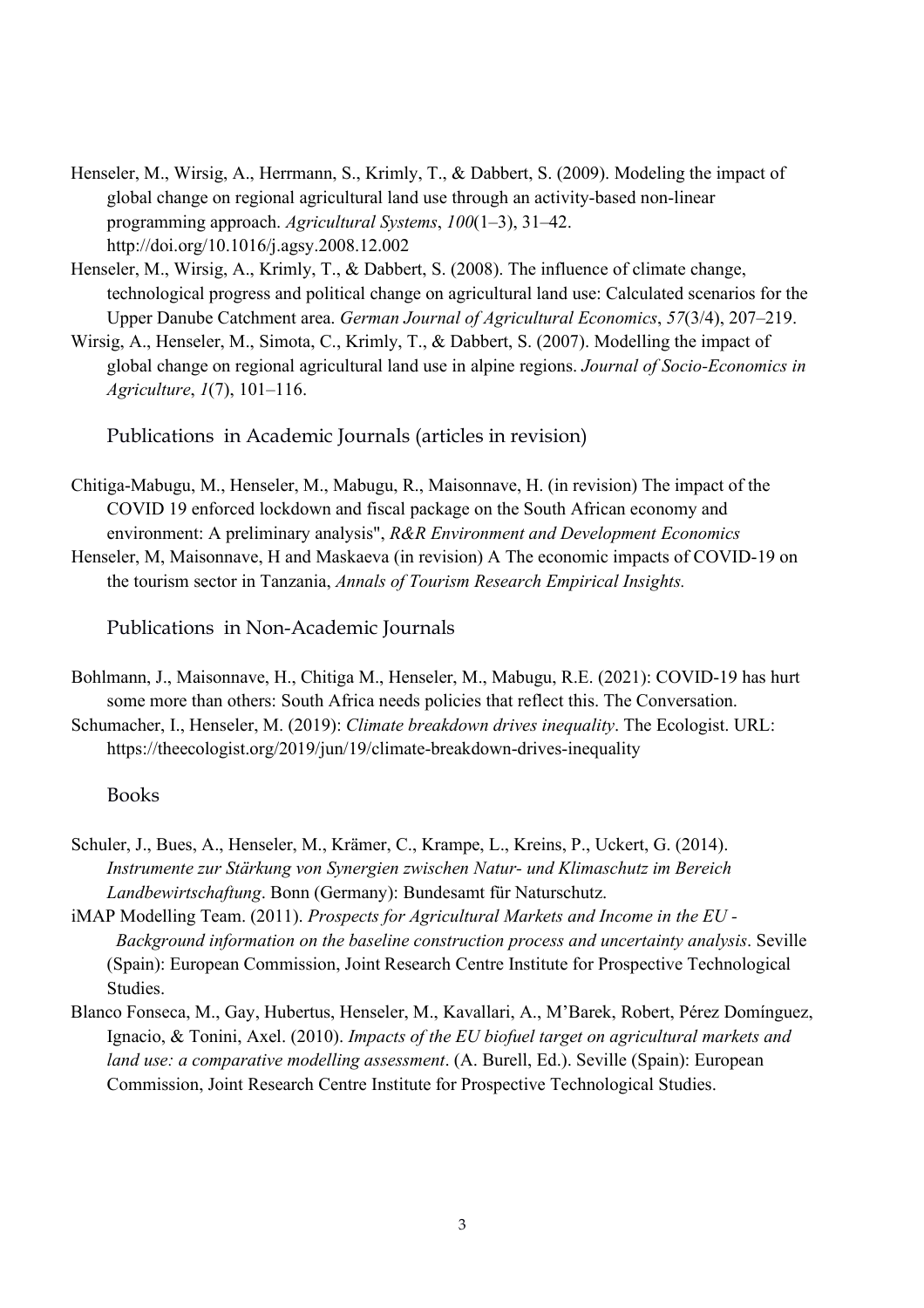### Book Chapters

- Kreins, P., Henseler, M., Anter, J., Herrmann, F., Wendland, F. (2018): Simulating the regional agricultural irrigation demand in a North-Western German landscape. In: Sychev, Viktor G.; Mueller, Lothar (Hrsg.): Novel methods and results of landscape research in Europe, Central Asia and Siberia. Vol. 5. Landscape planning, management and rehabilitation. Moskau : Publishing House FSBSI "Pryanishnikov Institute of Agrochemistry", 2018, S. 120-123. URL: http://vniiapr.ru/monografii/pdf/tom5-25.pdf, DOI 10.25680/3438.2018.69.18.371
- Henseler, M., Krimly, T., & Dabbert, S. (2009). GAP-Szenariorechnungen für die Modellregion Baden-Württemberg. In *Berg, E., Hartmann, M., Heckelei, T., Holm-Müller, K., Schiefer, G. (Eds.): Risiken in der Agrar- und Ernährungswirtschaft und ihre Bewältigung* (Vol. 44, p. 463). Münster-Hiltrup (Germany): Landwirtschaftsverlag.
- Wirsig, A., Henseler, M., Krimly, T., & Dabbert, S. (2007). Impact of Global Change on agricultural land use in the Austrian Upper Danube catchment – first results of ACRE-Danube. In *Pöchtrager, S. (Ed.): Ländliche Betriebe und Agrarökonomie auf neuen Pfaden* (Vol. 16, pp. 29– 40). Vienna (Austria: Facultas Verlag.
- Henseler, M., Wirsig, A., & Krimly, T. (2006). Anwendung des Regionalmodells ACRE in zwei interdisziplinären Projekten. In *Wenkel, K.-O., Wagner, P., Morgenstern, M., Luzi, K., Eisermann, P. (Eds.): Aufgaben und Herausforderungen für die Agrar- und Umweltinformatik* (pp. 101–104). Bonn (Germany): Bonner Köllen Verlag.

#### Theses

- Henseler, M. (2011). *Agro-economic policy analysis with the regional production model ACRE A case study for Baden-Wuerttemberg* (PhD thesis, Dr.agr.sc.). University of Hohenheim, Stuttgart-Hohenheim (Germany).
- Henseler, M. (2002). *A theoretical and empirical examination of Expected Utility Theory and Prospect Theory in agricultural economics literature* (Diploma Thesis, Dipl.-Ing.agr.). Leibniz Universität Hannover, Hannover (Germany).

# Conference Proceedings

- Henseler M., Brandes E., Kreins P. (2020): Model based estimation of regional microplastic emissions from agriculture in Germany. MICRO 2020 Online. URL: https://micro2020.sciencesconf.org/333888/document
- Henseler, M., Brandes, E., Kreins, P. (2019): Mikroplastik‐Emissionen aus der Landwirtschaftlichen Produktion in Deutschland. 48. GKL(Gesellschaft für Kunststoffe im Landbau)-Jahrestagung 2019, Dernbach; 09/2019
- Chitiga, M., Maisonnave, H., Ramos Mabugu, R., Henseler, M. (2019): Impact of climate change on vulnerable groups on South African labour markets. 22nd Annual Conference on Global Economic Analysis, Warsaw, Poland, Warsaw, Poland; 06/2019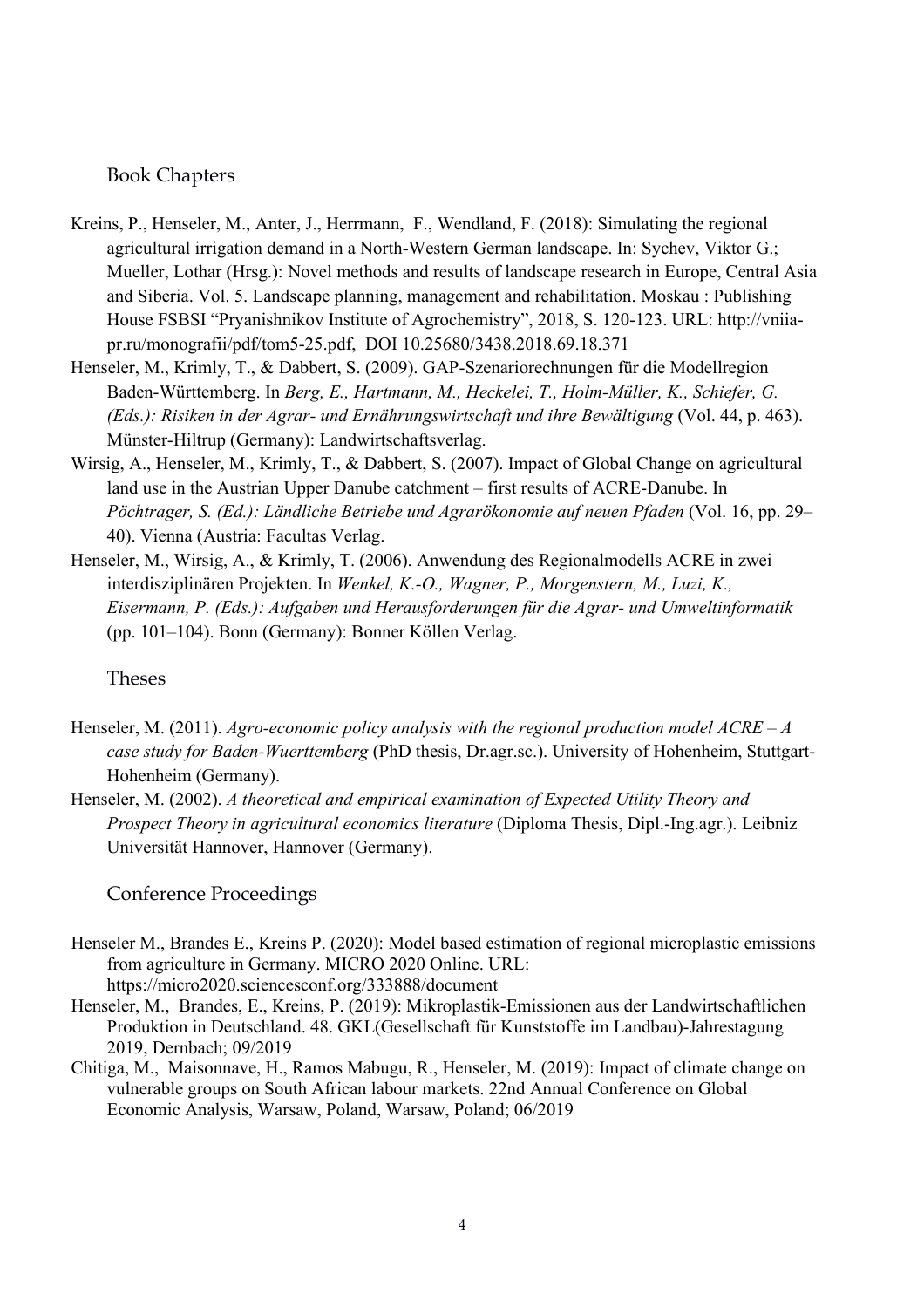- Henseler, M., Brandes, E., Kreins, P. (2019): Microplastics in agricultural soils: a new challenge not only for agro-environmental policy?. 172nd EAAE Seminar, May 28-29, 2019, Brussels, Belgium; 06/2019
- Feike, T., & Henseler, M. (2015). Integrating agricultural and water policies for more sustainable crop production in arid Northwestern China. Presented at the 5th International Symposium for Farming Systems Design, 09/2015, Montpellier (France). Retrieved from https://www.researchgate.net/publication/284655159 Integrating agricultural and water policie s for more sustainable crop production in arid Northwestern China
- Henseler, M., Röder, N., Kreins, P., Liebersbach, H., & Osterburg, B. (2015). The mitigation potential and cost efficiency of abatement-based payments for the production of short-rotation coppices in Germany. Presented at the International Conference of Agricultural Economists, Milan (Italy).
- Röder, N., Henseler, M., Liebersbach, H., Kreins, P., & Osterburg, B. (2014). Evaluation of land use based greenhouse gas mitigation measures in Germany. Presented at the EAAE 2014 Congress "Agri-Food and Rural Innovations for Healthier Societies", 08/2014, Ljubljana (Slovenia). Retrieved from

https://www.researchgate.net/profile/Norbert\_Roeder/publication/265552358\_Evaluation\_of\_lan d use based greenhouse gas mitigation measures in Germany/links/5411ee920cf2fa878ad39 351.pdf

- Feike, T., Henseler, M., Ha, N., Mamitimin, Y., Doluschitz, R., & Hagel, H. (2014). Impact of Different Agricultural Water Use Policies on Farm Income and Water Use in Xinjiang, China. Presented at the 13th IWA Specialized Conference on Watershed and River Basin Management, 09/2014, San Francisco (United States). Retrieved from www.researchgate.net/publication/271845109 Impact of Different Agricultural Water Use Po licies on Farm Income and Water Use in Xinjiang China?ev=prf\_pub
- Wirsig, A., Henseler, M., Krimly, T., & Dabbert, S. (2008). Auswirkungen des Globalen Wandels auf die landwirtschaftliche Produktion im Donau Einzugsgebiet – Szenarienrechnungen mit einem Regionalmodell. In *Agrar- und Ernährungswirtschaft im Umbruch*. Freising-Weihenstephan (Germany).
- Henseler, M. (2008). Impact of CAP reform on agricultural production in four different European regions. Presented at the Agricultural Economics Society's (AES) 82nd Annual Conference, 31/03-02/04/2008, Cirencester (United Kingdom).
- Henseler, M. (2007a). CAP reform scenario calculations for the German Neckar river basin and England – a transfer of the regional model ACRE. Presented at the International Conference on Regional and Urban Modeling, 01-02/06/2007, Brussels (Belgium). Retrieved from www.ecomod.org/files/papers/136.pdf
- Henseler, M. (2007b). CAP reform scenario calculations for the German Neckar river basin and England with the regional model ACRE. Presented at the Agricultural Economics Society's (AES) 81st Annual Conference, 02-04/04/2007, Reading (United Kingdom).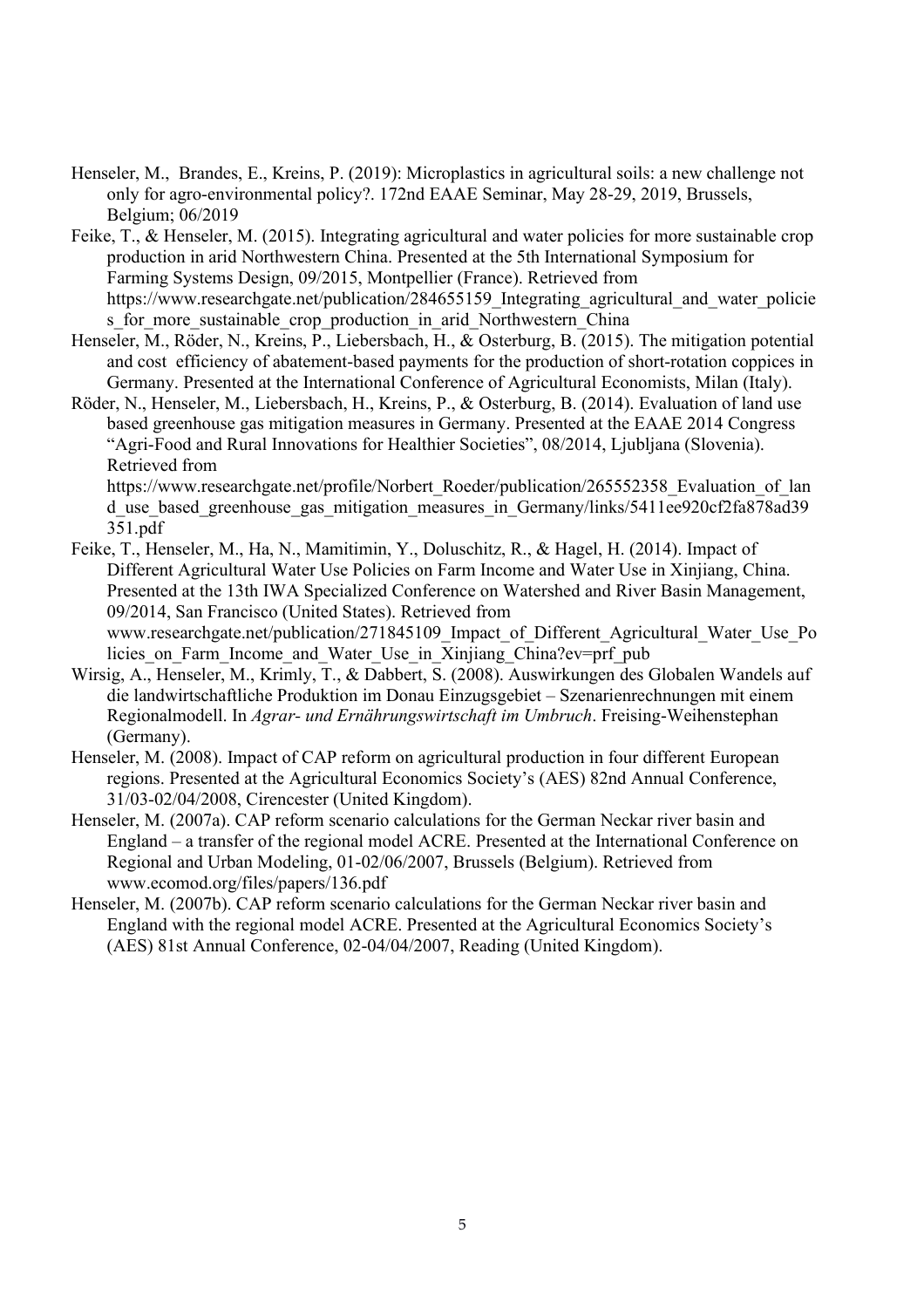Gaiser, T., Henseler, M., Zardava, K., Kiourtsidis, C., Ganoulis, J., Printz, A., & Krimly, T. (2007). Estimating the effects of the EU Common Agricultural Policy on ground and surface water quality: A case study in the Neckar basin. Presented at the Conference on the Science and Education of Land Use: A transatlantic, multidisciplinary and comparative approach (TALUC). 24-26/09/2007, Washington (USA). Retrieved from www.nercrd.psu.edu/TALUC/Papers/GaiserEstimating.pdf

Henseler, M., Krimly, T., & Wirsig, A. (2006). An agro-economic production model for a Middle European river basin – first results of CAP reform scenario calculations. Poster paper for the 26th International Association of Agricultural Economists Conference (IAAE 2006). In *IAAE 2006 Australia – Conference Materials*. Gold Coast, (Queensland, Australia).

- Henseler, M., Wirsig, A., & Krimly, T. (2006). An agro-economic regional model for the Neckar river basin – first results of politic scenario calculations. Presented at the International Conference on Regional and Urban Modeling, 01-02/06/2006, Brussels (Belgium). Retrieved from www.ecomod.org/files/papers/1245.pdf
- Henseler, M., Krimly, T., & Dabbert, S. (2006). Erste Ergebnisse der GAP-Reform-Szenarienrechnung mit dem Modell ACRE-Necka. In *Zukunftsperspektiven für ein integriertes Wasserressourcen-Management im Einzugsgebiet des Neckar.* (pp. 27–33). Stuttgart-Hohenheim (Germany): Regierungspräsidium Stuttgart – Landesbetrieb Gewässer, Geschäftsstelle Integrierende Konzeption Neckar-Einzugsgebiet (Ed.).
- Gaiser, T., Lange, F.-M., Weippert, H., Henseler, M., & Stahr, K. (2006). Grundwasserbelastungen durch Nitrat – Einfluss der GAP Reform. In *Zukunftsperspektiven für ein integriertes Wasserressourcen-Management im Einzugsgebiet des Neckar* (pp. 49–54). Stuttgart-Hohenheim (Germany): Regierungspräsidium Stuttgart – Landesbetrieb Gewässer, Geschäftsstelle Integrierende Konzeption Neckar-Einzugsgebiet (Ed.).
- Printz, A., Schwarz von Raumer, H.-G., Gaiser, T., Götzinger, J., Jagelke, J., Yang, W., … Lange, F.- M. (2006). Überblick über die Szenarienbildung und Einführung in die integrierte Modellierung. In *Zukunftsperspektiven für ein integriertes Wasserressourcen-Management im Einzugsgebiet des Neckar* (pp. 18–26). Stuttgart-Hohenheim (Germany): Regierungspräsidium Stuttgart – Landesbetrieb Gewässer, Geschäftsstelle Integrierende Konzeption Neckar-Einzugsgebiet (Ed.).
- Henseler, M., & Krimly, T. (2006). Umweltauswirkungen der GAP-Reform Reduzierte Düngung infolge GAP-Reform. In *BodenMärkte – Bodennutzung der Zukunft* (pp. 90–91). Stuttgart (Germany): Umweltministerium Baden-Württemberg (Ed.).
- Henseler, M., Wirsig, A., & Krimly, T. (2005a). Development, testing and application of ACRE: an agro-economic production model on regional level. Presented at the 14th Annual Meeting of the European Association of Environmental and Resource Economists (EAERE2005), 23- 26/06/2005, Bremen (Germany).
- Henseler, M., Wirsig, A., & Krimly, T. (2005b). Development, Testing and Application of ACRE: An Agro-Economic Production Model on Regional Level. In *The Future of Rural Europe in the Global Agri-Food System*. Copenhagen (Denmark): KVL - Food and Resource Economic Institute.
- Henseler, M., Wirsig, A., & Krimly, T. (2005c). Introduction of ACRE: an agro-economic production model on regional level. Presented at the International Conference on Policy Modeling (EcoMod2005), 29/06-02/07/2005, Istanbul (Turkey). Retrieved from www.ecomod.net/conferences/ecomod2005/ecomod2005\_papers/955.pdf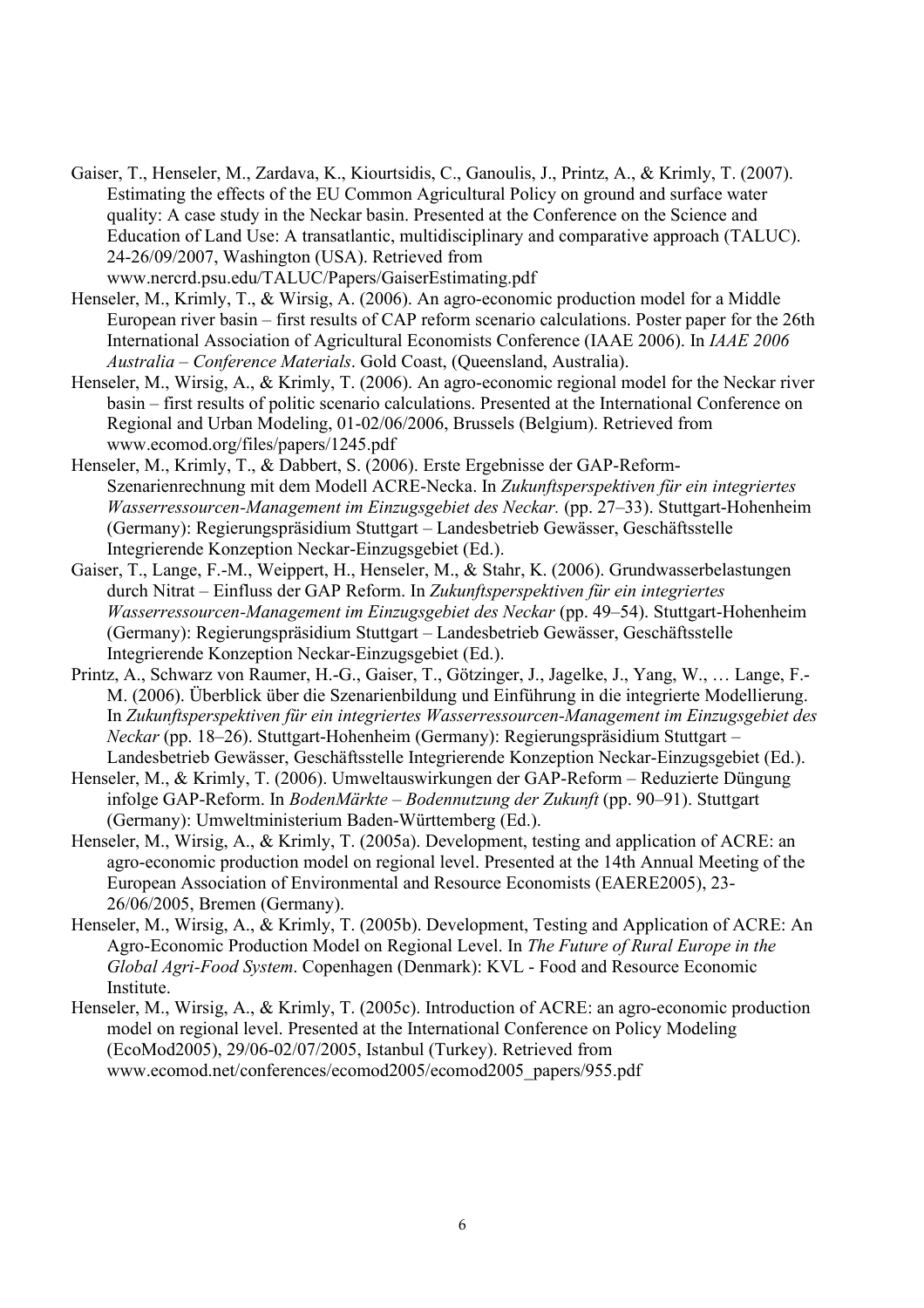# Scientific Presentations

- Henseler Martin, Brandes Elke, Kreins Peter (2020): Model based estimation of regional microplastic emissions from agriculture in Germany. MICRO 2020 Online. URL: https://www.micro.infini.fr/publication.html?id=8Y88UI7G
- Feike, T., & Henseler, M. (2015). Integrating agricultural and water policies for more sustainable crop production in arid Northwestern China. Presented at the 5th International Symposium for Farming Systems Design, 09/2015, Montpellier (France). Retrieved from https://www.researchgate.net/publication/284655159 Integrating agricultural and water policie s for more sustainable crop production in arid Northwestern China
- Henseler, M., Röder, N., Kreins, P., Liebersbach, H., & Osterburg, B. (2015). The mitigation potential and cost efficiency of abatement-based payments for the production of short-rotation coppices in Germany. Presented at the International Conference of Agricultural Economists, Milan (Italy).
- Röder, N., Henseler, M., Liebersbach, H., Kreins, P., & Osterburg, B. (2014). Evaluation of land use based greenhouse gas mitigation measures in Germany. Presented at the EAAE 2014 Congress "Agri-Food and Rural Innovations for Healthier Societies", 08/2014, Ljubljana (Slovenia).
- Feike, T., Henseler, M., Ha, N., Mamitimin, Y., Doluschitz, R., & Hagel, H. (2014). Impact of Different Agricultural Water Use Policies on Farm Income and Water Use in Xinjiang, China. Presented at the 13th IWA Specialized Conference on Watershed and River Basin Management, 09/2014, San Francisco (United States).
- Dechow, R., Henseler, M., Gebbert, S., Leppelt, T., & Kreins, P. (2013). *Modeling regionally differentiated N2O emissions of agricultural soils in Germany by linking an agro economic and a data based model*. Presented at the Status Konferenz - Sustainable Landmanagagement, 18/04/2013, Berlin (Germany).
- Gömann, H., Dechow, R., Fick, J., Kreins, P., Henseler, M., Hoymann, J., & Goetzke, R. (2013). *Sector-encompassing baseline of Land use in Germany - Integration of global and regional perspective -*. Presented at the Status Konferenz - Sustainable Landmanagagement, 18/04/2013, Berlin (Germany).
- Wirsig, A., Henseler, M., Krimly, T., & Dabbert, S. (2008). Auswirkungen des Globalen Wandels auf die landwirtschaftliche Produktion im Donau Einzugsgebiet – Szenarienrechnungen mit einem Regionalmodell. In *Agrar- und Ernährungswirtschaft im Umbruch*. Freising-Weihenstephan (Germany).
- Henseler, M. (2008). Impact of CAP reform on agricultural production in four different European regions. Presented at the Agricultural Economics Society's (AES) 82nd Annual Conference, 31/03-02/04/2008, Cirencester (United Kingdom).
- Wirsig, A., Henseler, M., Krimly, T., & Dabbert, S. (2007). *Global Change scenarios calculated with ACRE-Danube: Impacts on agricultural production in the Austrian Danube basin*. Presented at the Joint Annual Meeting of the Swiss Association of Agricultural Economists (SGA), Fondation Rurale Interjurassienne, 23/03/2007, Courtemelon (Swiss).
- Henseler, M. (2007a). CAP reform scenario calculations for the German Neckar river basin and England – a transfer of the regional model ACRE. Presented at the International Conference on Regional and Urban Modeling, 01-02/06/2007, Brussels (Belgium).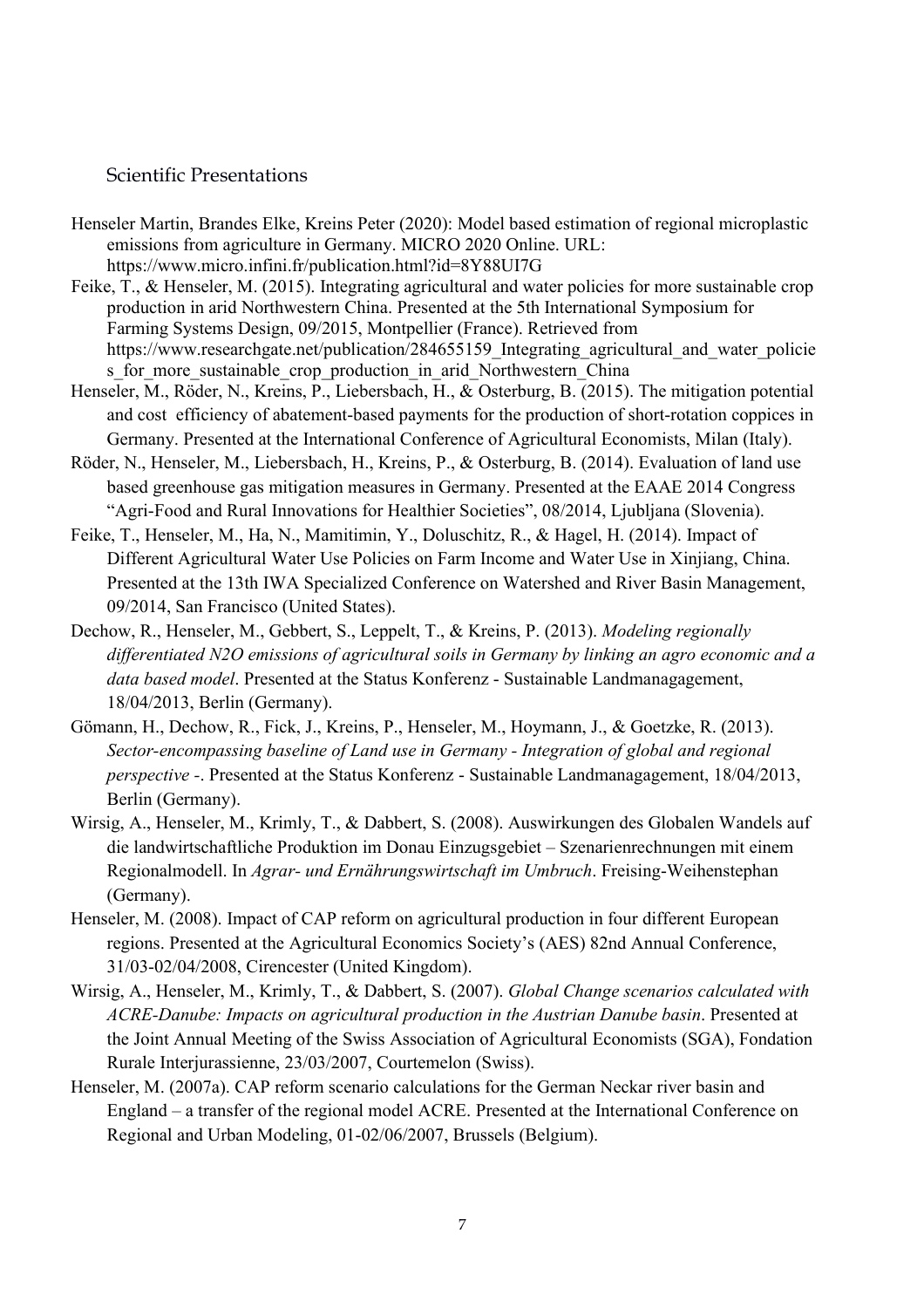- Henseler, M. (2007b). CAP reform scenario calculations for the German Neckar river basin and England with the regional model ACRE. Presented at the Agricultural Economics Society's (AES) 81st Annual Conference, 02-04/04/2007, Reading (United Kingdom).
- Gaiser, T., Henseler, M., Zardava, K., Kiourtsidis, C., Ganoulis, J., Printz, A., & Krimly, T. (2007). Estimating the effects of the EU Common Agricultural Policy on ground and surface water quality: A case study in the Neckar basin. Presented at the Conference on the Science and Education of Land Use: A transatlantic, multidisciplinary and comparative approach (TALUC). 24-26/09/2007, Washington (USA).
- Henseler, M., Krimly, T., & Dabbert, S. (2006a). *Agro-economic modelling in the Neckar basin*. Poster presented at the Integrated River Basin Management in Contrasting Climate Zones, 14- 15/12/2006, Stuttgart- Hohenheim (Germany).
- Henseler, M., Krimly, T., & Dabbert, S. (2006b, December). *The agro-economic production model "ACRE" for the Neckar river basin*. Presented at the Integrated River Basin Management in Contrasting Climate Zones, 14-15/12/2006, Stuttgart-Hohenheim (Germany).
- Krimly, T., Henseler, M., & Dabbert, S. (2006). *Auswirkungen der Reform der Gemeinsamen Agrarpolitik (GAP) auf die landwirtschaftliche Produktion im Neckareinzugsgebiet*. Presented at the Zukunftsperspektiven für ein integriertes Wasserressourcen-Management im Einzugsgebiet des Neckar, 18/07/2006, Stuttgart-Hohenheim (Germany).
- Henseler, M., & Krimly, T. (2006a, April). *Auswirkungen der GAP-Reform auf den Nährstoffeintrag durch die Landwirtschaft im Neckareinzugsgebiet – Szenarienrechnungen mit dem Regionalmodell ACRE-Neckar*. Presented at the 7th Annual Conference of Bundesverband Boden e.V. (BVB): BodenMärkte – Bodennutzung der Zukunft, 24/04/2006, Stuttgart-Degerloch (Germany).
- Henseler, M., Krimly, T., & Wirsig, A. (2006). An agro-economic production model for a Middle European river basin – first results of CAP reform scenario calculations. Poster paper for the 26th International Association of Agricultural Economists Conference (IAAE 2006). In *IAAE 2006 Australia – Conference Materials*. Gold Coast (Australia).
- Henseler, M., Wirsig, A., & Krimly, T. (2006). An agro-economic regional model for the Neckar river basin – first results of politic scenario calculations. Presented at the International Conference on Regional and Urban Modeling, 01-02/06/2006, Brussels (Belgium).
- Henseler, M., Krimly, T., & Dabbert, S. (2006c). Erste Ergebnisse der GAP-Reform-Szenarienrechnung mit dem Modell ACRE-Necka. In *Zukunftsperspektiven für ein integriertes Wasserressourcen-Management im Einzugsgebiet des Neckar.* (pp. 27–33). Stuttgart-Hohenheim (Germany): Regierungspräsidium Stuttgart – Landesbetrieb Gewässer, Geschäftsstelle Integrierende Konzeption Neckar-Einzugsgebiet (Ed.).
- Gaiser, T., Lange, F.-M., Weippert, H., Henseler, M., & Stahr, K. (2006). Grundwasserbelastungen durch Nitrat – Einfluss der GAP Reform. In *Zukunftsperspektiven für ein integriertes Wasserressourcen-Management im Einzugsgebiet des Neckar* (pp. 49–54). Stuttgart-Hohenheim (Germany): Regierungspräsidium Stuttgart – Landesbetrieb Gewässer, Geschäftsstelle Integrierende Konzeption Neckar-Einzugsgebiet (Ed.).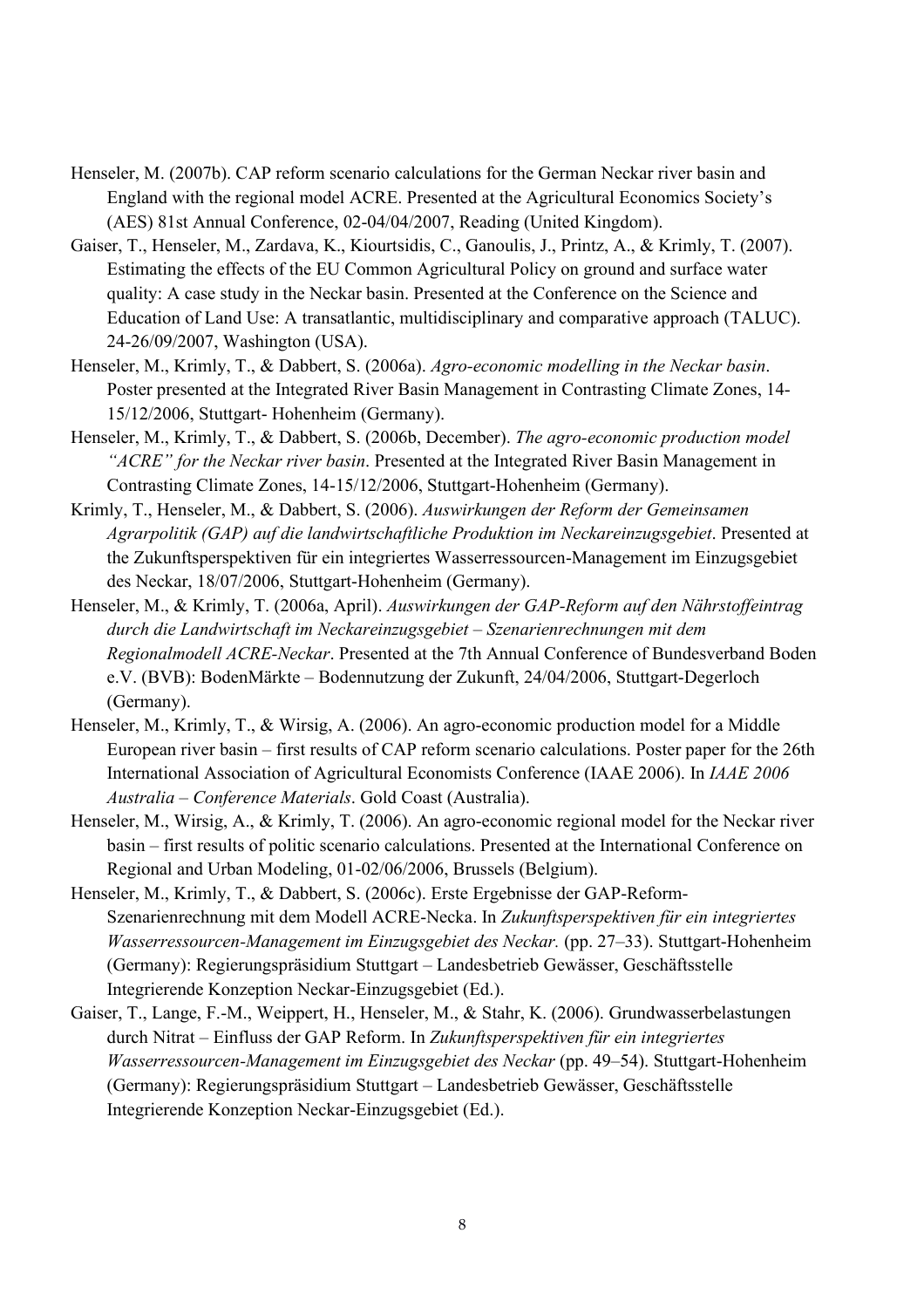- Printz, A., Schwarz von Raumer, H.-G., Gaiser, T., Götzinger, J., Jagelke, J., Yang, W., … Lange, F.- M. (2006). Überblick über die Szenarienbildung und Einführung in die integrierte Modellierung. In *Zukunftsperspektiven für ein integriertes Wasserressourcen-Management im Einzugsgebiet des Neckar* (pp. 18–26). Stuttgart-Hohenheim (Germany): Regierungspräsidium Stuttgart – Landesbetrieb Gewässer, Geschäftsstelle Integrierende Konzeption Neckar-Einzugsgebiet (Ed.).
- Henseler, M., & Krimly, T. (2006b). Umweltauswirkungen der GAP-Reform Reduzierte Düngung infolge GAP-Reform. In *BodenMärkte – Bodennutzung der Zukunft* (pp. 90–91). Stuttgart (Germany): Umweltministerium Baden-Württemberg (Ed.).
- Henseler, M., Wirsig, A., Krimly, T., & Dabbert, S. (2005). *The agro-economic production model "ACRE" for the Neckar river basin - first results*. Presented at the International Workshop of RIVERTWIN, 03-05/10/2005, Contonou (Benin).
- Henseler, M. (2005a). *First results of scenario calculations with ACRE*. Presented at the 4th Spatial Integration Workshop of RIVERTWIN (A regional model for integrated water management in twinned river basins), 15-16/09/2005, Stuttgart (Germany).
- Wirsig, A., Henseler, M., & Krimly, T. (2005). *ACRE an agro-economic production model on regional level*. Presented at the "Multifunctionality of Landscapes – Analysis, Evaluation, and Decision Support", Giessen (Germany), 18-19/05/2005, Giessen (Germany).
- Henseler, M. (2005b). *Status quo of the agro-economic model on regional level*. Presented at the 3rd Integration Workshop of RIVERTWIN (A regional model for integrated water management in twinned river basins),26-27/01/2005, Stuttgart-Hohenheim, Germany.
- Henseler, M., Wirsig, A., & Krimly, T. (2005a). Development, testing and application of ACRE: an agro-economic production model on regional level. Presented at the 14th Annual Meeting of the European Association of Environmental and Resource Economists (EAERE2005), 23- 26/06/2005, Bremen (Germany).
- Henseler, M., Wirsig, A., & Krimly, T. (2005b). Development, Testing and Application of ACRE: An Agro-Economic Production Model on Regional Level. In *The Future of Rural Europe in the Global Agri-Food System*. Copenhagen (Denmark): KVL - Food and Resource Economic Institute.
- Henseler, M., Wirsig, A., & Krimly, T. (2005c). Introduction of ACRE: an agro-economic production model on regional level. Presented at the International Conference on Policy Modeling (EcoMod2005), 29/06-02/07/2005, Istanbul (Turkey).

#### Technical Reports

- Kreins, P., & Henseler, M. (2015). *Entwicklung eines Instrumentes für ein landes-weites Nährstoffmanagement in Schleswig-Holstein - regionale Erweiterung des AGRUM+ Projektes-* (Research Project Report). Braunschweig (Germany): Johann Heinrich von Thünen Institute - Federal Research Institute for Rural Areas, Forestry and Fisheries.
- Banerjee, O., Henseler, M., Maisonnave, H., & Mitik Beyene, L. (2015). *Ex-ante Economic Analysis of DR-L1078: The Tourism Development Program for the Colonial City of Santo Domingo II* (Policy Report). Washington, D.C. (United States): Inter American Development Bank.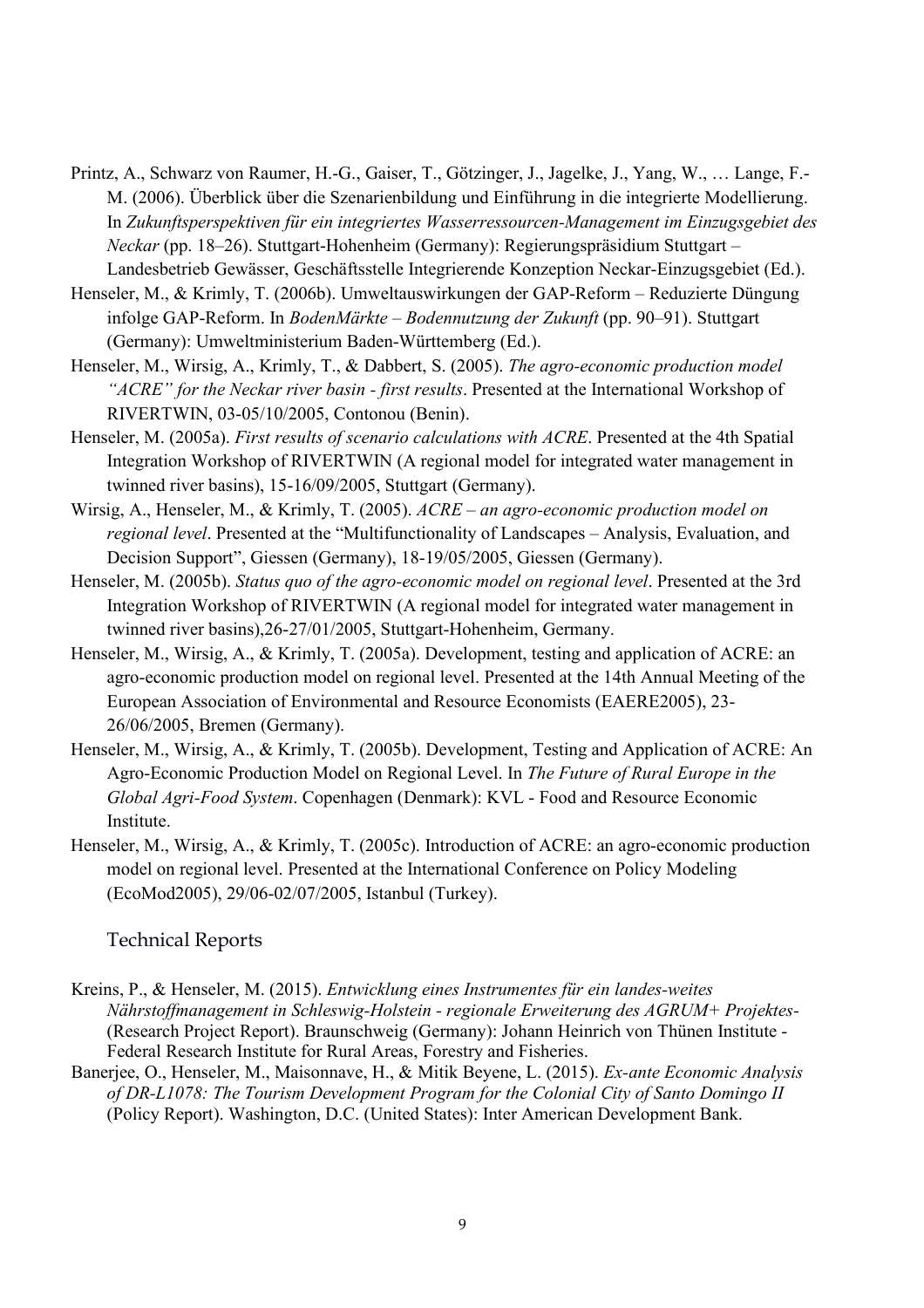- CC-LandStraD-Consortium. (2013). *Interdependencies between Land Use and Climate Change Strategies for a Sustainable Land Use Management in Germany* (Research Project Report). Braunschweig (Germany): Johann Heinrich von Thünen Institute - Federal Research Institute for Rural Areas, Forestry and Fisheries.
- Weingarten, P., Gömann, H., Henseler, M., Kreins, P., & Zimmer, Y. (2012). *Bewertung eines Mengenmodells für ein neues Energiewendegesetz (Vorschlag der FDP)* (Policy Report). Braunschweig (Germany): Johann Heinrich von Thünen Institute - Federal Research Institute for Rural Areas, Forestry and Fisheries.
- Kreins, P., Anter, J., & Henseler, M. (2012). *Entwicklung des regionalen Beregnungsbedarfes für die Landwirtschaft* (Policy Report). Braunschweig (Germany): Johann Heinrich von Thünen Institute - Federal Research Institute for Rural Areas, Forestry and Fisheries.
- CC-LandStraD-Consortium, Fick (Ed), J., & Gömann (Ed), H. (2012). *Interdependencies between Land Use and Climate Change Strategies for a Sustainable Land Use Management in Germany* (Research Project Report). Braunschweig (Germany): Johann Heinrich von Thünen Institute - Federal Research Institute for Rural Areas, Forestry and Fisheries.
- Henseler, M., Piot-Lepetit, I., Gonzalez Mellado, A., & Ferrari, E. (2011). *Potential market impacts from trade disruptions caused by asynchronous regulatory approvals of new GM crops* (Policy Report). Sevilla (Spain): Joint Research Center, Institute for Prospective Technology Studies.
- European Commission. (2010). *Prospects for agricultural markets and income in the EU 2010 2020* (Policy Report). Brussels (Belgium): European Commission, Directorate-General for Agriculture and Rural Development.
- European Commission Joint Research Centre, Institute for Prospective Technological Studies, Agriculture and Life Science in the Economy. (2009a). *Integrated modelling platform for agroeconomic commodity and policy analysis (iMAP Project)* (Policy Report No. Deliverable: Final report). Sevilla (Spain): European Commission – Joint Research Centre, Institute for Prospective Technological Studies, Agriculture and Life Science in the Economy.
- European Commission Joint Research Centre, Institute for Prospective Technological Studies, Agriculture and Life Science in the Economy. (2009b). *Integrated modelling platform for agroeconomic commodity and policy analysis (iMAP Project 2)* (Policy Report No. Deliverable 2). Sevilla (Spain): European Commission – Joint Research Centre, Institute for Prospective Technological Studies, Agriculture and Life Science in the Economy.
- Henseler, M., & Tonini, A. (2009). *Using the European SIMulation model: A user handbook for beginners* (Policy Report No. Deliverable 1B). Sevilla (Spain): European Commission – Joint Research Centre, Institute for Prospective Technological Studies, Agriculture and Life Science in the Economy.
- Dabbert, S., Krimly, T., Wirsig, A., Zarate, M., & Apfelbeck, J. (2006). *Teilprojekt Agrarökonomie: Sozioökonomische Analyse und Modellierung von Wassernutzung und Landnutzung durch Landwirtschaft* (Research Project Report). Stuttgart- Hohenheim (Germany): University of Hohenheim, Institute of Farm Management.